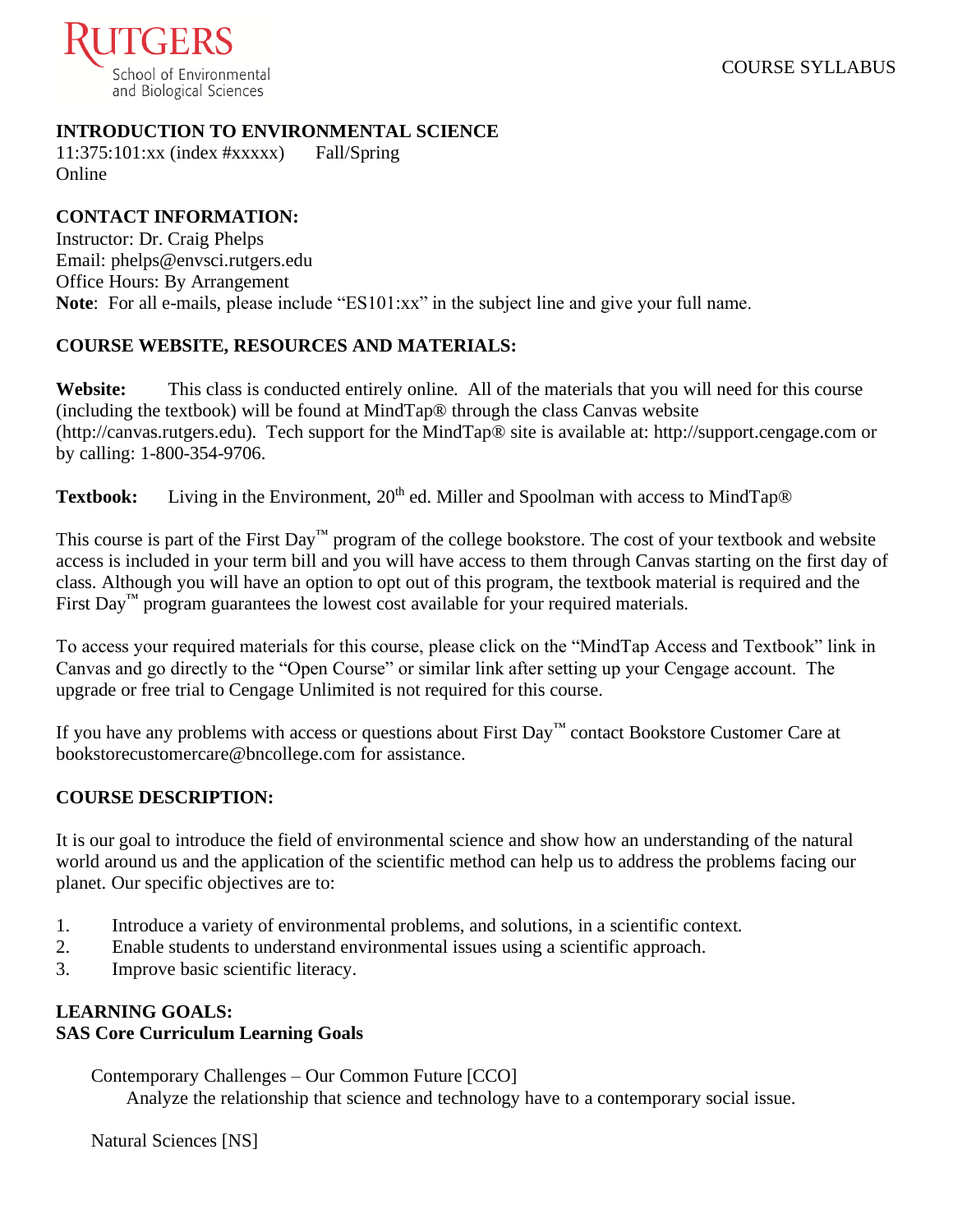

Understand and apply basic principles and concepts in the physical and biological sciences. Explain and be able to assess the relationship among assumptions, method, evidence, arguments, and theory in scientific analysis.

## **ASSIGNMENTS/RESPONSIBILITIES, GRADING & ASSESSMENT: Requirements and Grading:**

There are 25 units to complete for this course. All assignments for each unit will be due at 11:59 p.m. on the day that is scheduled for that unit. Each unit consists of:

- 1. a reading assignment from the text
- 2. a series of power-point slides
- 3. a problem set (5 or 10 points)
- 4. a unit quiz (5 points)

#### Exams:

There will also be two online exams worth 60 or 65 points each. The exam is not a group assignment; you must do your own work. You may consult your notes, slides and text while taking the test, but you may not consult with anyone else. I am depending on each of you to take the test on your own without help. By submitting the test for grading you are stating that it is your work alone. Academic integrity infractions are taken very seriously at the University. If I believe that you have cheated it will be treated according to policy as stated at

<http://academicintegrity.rutgers.edu/academic-integrity-disciplinary-process>

#### Class Participation:

There will be a total of 6 threaded discussion questions for you to respond to throughout the semester. Each discussion thread is worth 5 points. You are expected to answer the question(s) fully and thoughtfully to earn 4 points and the 5th point will be given for further contributions (i.e. responding to a classmate's answer). Sources must be cited for any information that does not come from the text.

#### **Grading:**

| Chapter Quizzes $-5$ points each          | $125$ pts. |
|-------------------------------------------|------------|
| Problem Sets $(25)$ – 5 or 10 points each | 200 pts.   |
| Participation $-5$ points / discussion    | 30 pts     |
| Exams $-60$ or 65 points each             | $125$ pts. |
| Total                                     | $480$ pts. |

Final Grades will be assigned on a straight scale:  $\geq 90\% = A$ ;  $\geq 85\% = B$ +;  $\geq 80\% = B$ ;  $\geq 75\% = C$ +;  $\geq 70\%$  $= C$ ;  $>60\% = D$ .

#### **Late Assignments and Make-Ups:**

Because meeting the deadlines and completing assignments on time are important parts of this class, late assignments will not be accepted without an acceptable excuse. You may be allowed to make-up up to 2 units at the instructor's discretion. Any other make-ups (if allowed) will be penalized by 50%. Exam make-ups will only be given for a University-approved absence.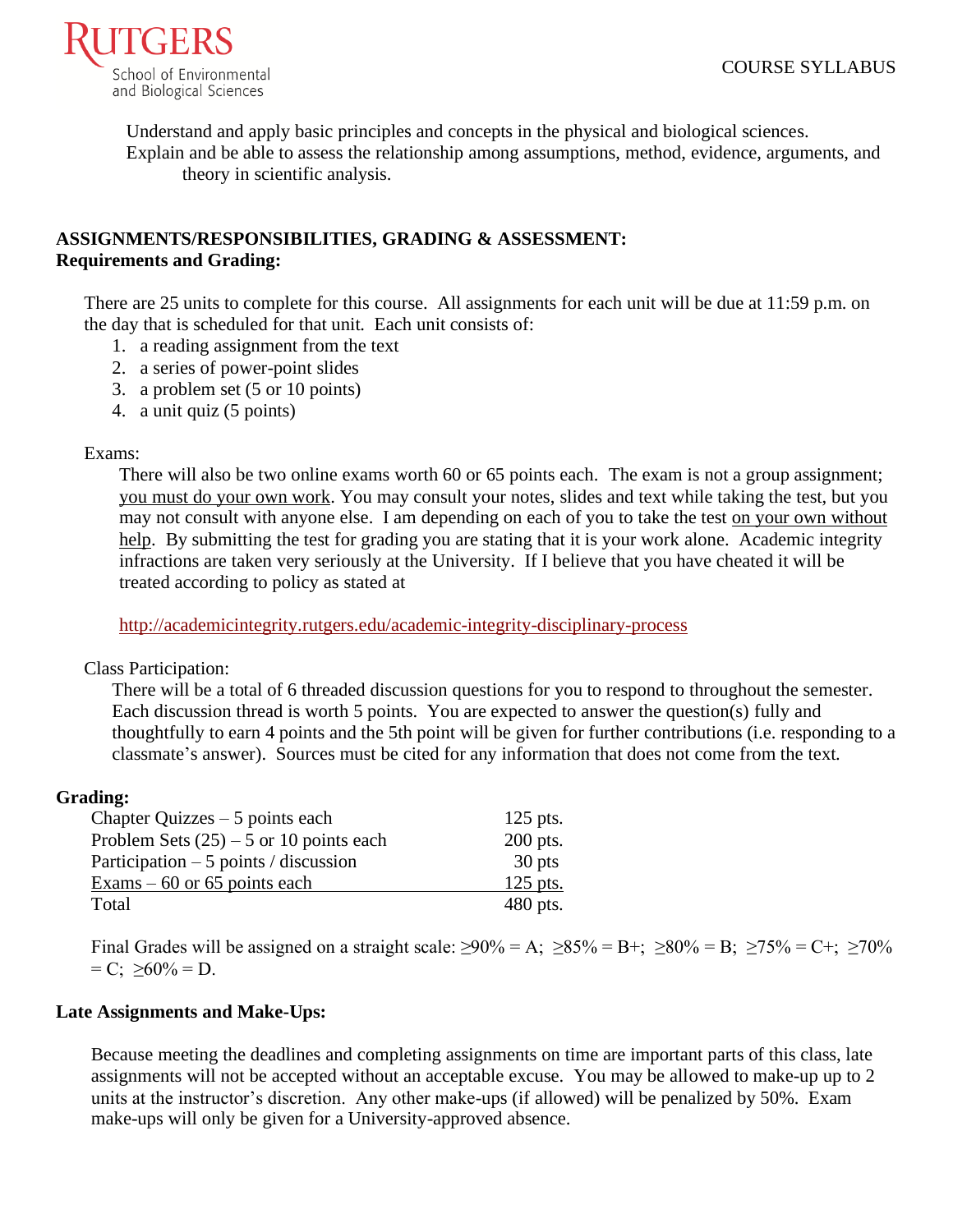

# **ACCOMODATIONS FOR STUDENTS WITH DISABILITIES**

Please follow the procedures outlined at [https://ods.rutgers.edu/students/registration-form.](https://ods.rutgers.edu/students/registration-form) Full policies and procedures are at<https://ods.rutgers.edu/>

Contact me as soon as possible so that we may make any necessary arrangements to support a successful learning experience.

#### **COURSE SCHEDULE:**

| Unit #         | <b>Open Date</b> | Deadline | Topic                                | Reading               |
|----------------|------------------|----------|--------------------------------------|-----------------------|
| 1              |                  |          | Introduction                         |                       |
| $\overline{2}$ |                  |          | Sustainability                       | Chap. 1               |
| $\overline{3}$ |                  |          | Nature of Science, Matter and Energy | Chap. 2               |
| $\overline{4}$ |                  |          | Matter, Energy and Systems           | Chap. 2               |
| $\overline{5}$ |                  |          | Ecosystems                           | Chap. $3$             |
| $\overline{6}$ |                  |          | Cycles / Biodiversity                | Sect. 3.4, 4.2-3, 5.1 |
| $\overline{7}$ |                  |          | Economics                            | Chap.23               |
| 8              |                  |          | Policy / Worldview                   | Chap. 24, Sect.       |
|                |                  |          |                                      | $25.1 + 2$            |
| 9              |                  |          | Population Ecology and Human         | Sect. 5.3, Chap. 6    |
|                |                  |          | Population                           |                       |
| 10             |                  |          | <b>Terrestrial Ecosystems</b>        | Chap. 7               |
| 11             |                  |          | <b>Land Management (Sustaining</b>   | Chap. $10$            |
|                |                  |          | Ecosystems)                          |                       |
| 12             |                  |          | Marine Ecosystems                    | Sect. 8.1-3, Sect.    |
|                |                  |          |                                      | $11.1 - 2$            |
| Exam 1         |                  |          | Covering units 1-12                  |                       |
| 13             |                  |          | Food Production and the Environment  | Chap. 12              |
| 14             |                  |          | Food Production II                   | Chap. 12              |
| 15             |                  |          | <b>Water Resources</b>               | Chap. 13              |
| 16             |                  |          | <b>Water Systems</b>                 | Sect. 20.5            |
| 17             |                  |          | Water Pollution                      | Chap. 20              |
| 18             |                  |          | Non-Renewable Energy                 | Chap. 15              |
| 19             |                  |          | Renewable Energy                     | Chap. 16              |
| 20             |                  |          | <b>Health and Toxicology</b>         | Chap. 17              |
| 21             |                  |          | Health and Toxicology II             | Chap. 17              |
| 22             |                  |          | <b>Air Pollution</b>                 | Chap. 18              |
| 23             |                  |          | Climate                              | Chap. 19              |
| 24             |                  |          | Solid and Hazardous Waste            | Chap. 21              |
| 25             |                  |          | Urbanization                         | Chap. 22              |
| Exam 2         |                  |          | Covering units 13-25                 |                       |

## **Discussion Question Due Dates:**

| $#4 - xx$ |
|-----------|
| $#5 - xx$ |
| $#6 - xx$ |
|           |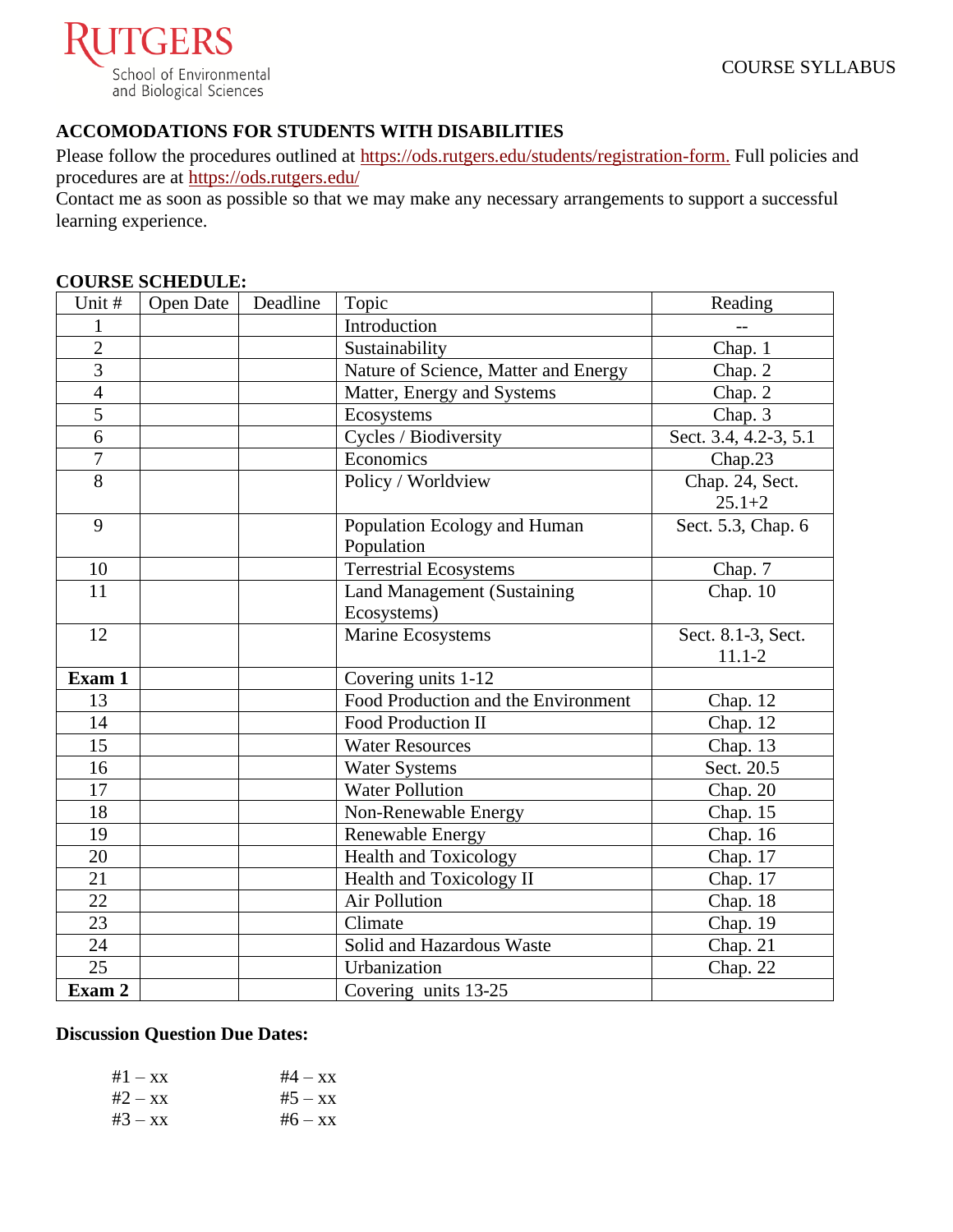

## **ACADEMIC INTEGRITY**

The university's policy on Academic Integrity is available at [http://academicintegrity.rutgers.edu/academic](http://academicintegrity.rutgers.edu/academic-integrity-policy)[integrity-policy.](http://academicintegrity.rutgers.edu/academic-integrity-policy) The principles of academic integrity require that a student:

- properly acknowledge and cite all use of the ideas, results, or words of others.
- properly acknowledge all contributors to a given piece of work.
- make sure that all work submitted as his or her own in a course or other academic activity is produced without the aid of impermissible materials or impermissible collaboration.
- obtain all data or results by ethical means and report them accurately without suppressing any results inconsistent with his or her interpretation or conclusions.
- treat all other students in an ethical manner, respecting their integrity and right to pursue their educational goals without interference. This requires that a student neither facilitate academic dishonesty by others nor obstruct their academic progress.

uphold the canons of the ethical or professional code of the profession for which he or she is preparing. Adherence to these principles is necessary in order to ensure that

- everyone is given proper credit for his or her ideas, words, results, and other scholarly accomplishments.
- all student work is fairly evaluated and no student has an inappropriate advantage over others.
- the academic and ethical development of all students is fostered.
- the reputation of the University for integrity in its teaching, research, and scholarship is maintained and enhanced.

Failure to uphold these principles of academic integrity threatens both the reputation of the University and the value of the degrees awarded to its students. Every member of the University community therefore bears a responsibility for ensuring that the highest standards of academic integrity are upheld.

## **STUDENT WELLNESS SERVICES**

[Just In Case Web App](http://m.appcreatorpro.com/m/rutgers/fda9f59ca5/fda9f59ca5.html) <http://codu.co/cee05e>

Access helpful mental health information and resources for yourself or a friend in a mental health crisis on your smartphone or tablet and easily contact CAPS or RUPD.

Counseling, ADAP & Psychiatric Services (CAPS)

(848) 932-7884 / 17 Senior Street, New Brunswick, NJ 08901/ [www.rhscaps.rutgers.edu/](http://www.rhscaps.rutgers.edu/)

CAPS is a University mental health support service that includes counseling, alcohol and other drug assistance, and psychiatric services staffed by a team of professional within Rutgers Health services to support students' efforts to succeed at Rutgers University. CAPS offers a variety of services that include: individual therapy, group therapy and workshops, crisis intervention, referral to specialists in the community and consultation and collaboration with campus partners.

## Violence Prevention & Victim Assistance (VPVA)

(848) 932-1181 / 3 Bartlett Street, New Brunswick, NJ 08901 / [www.vpva.rutgers.edu/](http://www.vpva.rutgers.edu/)

The Office for Violence Prevention and Victim Assistance provides confidential crisis intervention, counseling and advocacy for victims of sexual and relationship violence and stalking to students, staff and faculty. To reach staff during office hours when the university is open or to reach an advocate after hours, call 848-932- 1181.